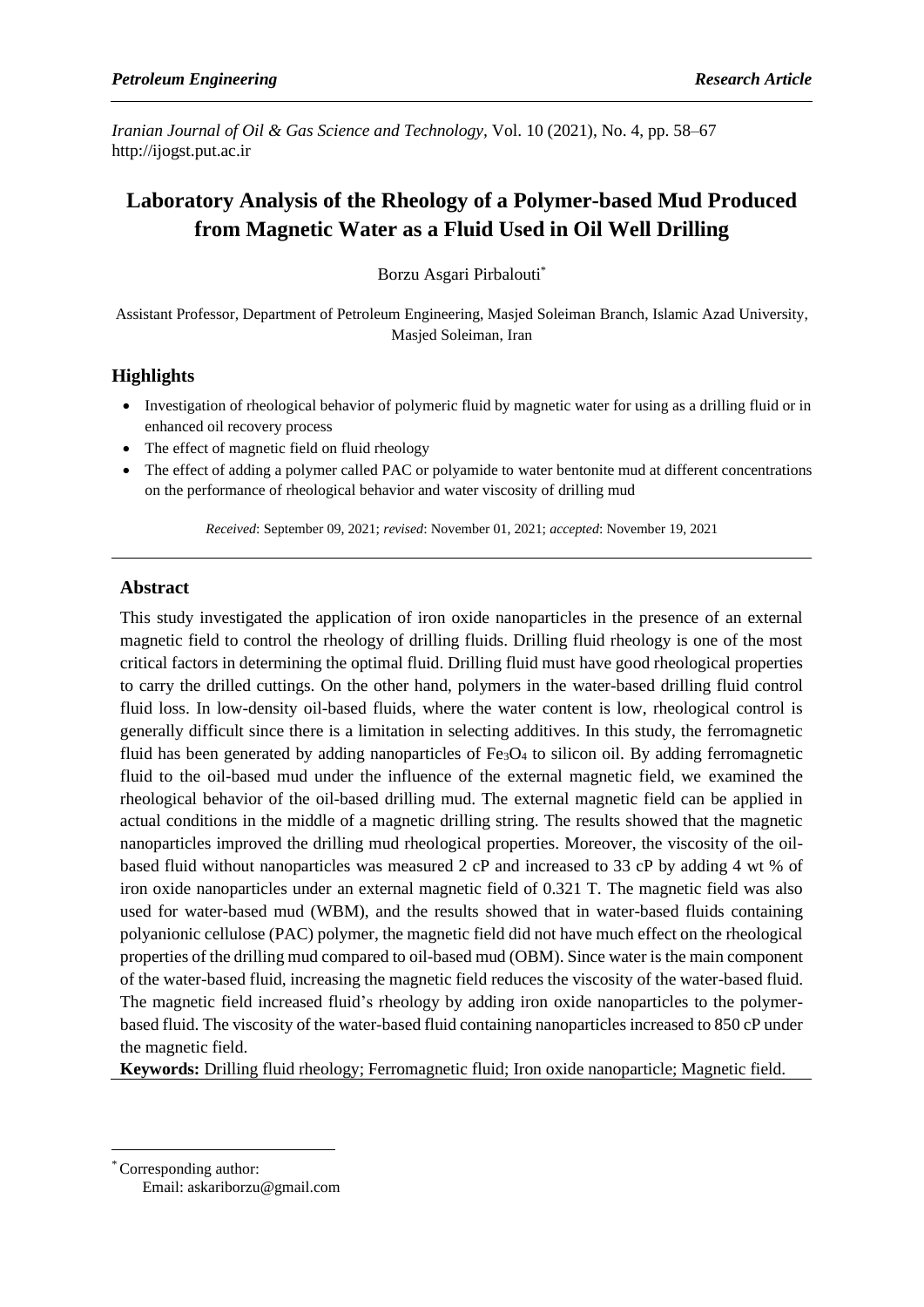## **1. Introduction**

Improving the rheological properties of fluid has high importance. In the drilling industry, mud is composed of mineral and organic chemical materials produced in a liquid state and is used in the drilling of oil and gas wells. This complex is composed of two phases of liquid and solid, and it is continuously pumped through the drill string and wellbore, returning to the mud pits. Oil-based mud (OBM) is mostly used in drilling troublesome shaly formations because of providing chemical shale inhibition, but according to the new approach in the drilling industry for using newly developed fluid, a chemical material issue used in drilling fluids has been turning into an important subject in the drilling field. Some of the idealistic goals in the drilling fluid section are using lower-cost fluids, not using oil-based muds that damage the environment and wellbore stability, and preventing wash-out, which has always been seen a research subject. In deep wells with high pressure and high temperature, drilling fluid can lose its function, so replacing some components with resistant materials may improve the conditions [\(Hajiabadi](https://www.sciencedirect.com/science/article/abs/pii/S0920410519306758#!) et al., 2018). However, since the oil mud formulation has been modified by reducing the concentration of the colloidal material, the thermal stability is also compromised. This research tried to design a modern polymeric fluid using magnetic water to improve its rheological properties for drilling muds and injection fluids into the reservoirs. In this study, general properties of polyanionic cellulose (PAC) in the drilling were investigated, and then its function in the presence of magnetic fluid was evaluated. This work is a new connection between modern methods in the drilling industry. It can be used easily and has economic benefits. Appropriate selection and continuous control of mud systems in operation are important factors in the successful level of that drilling operation, indicating that choosing a suitable mud system leads to an improved drilling operation, and selecting an improper drilling fluid system causes problems and increases operational costs. Drilling fluid composition is designed according to the conditions and supplies. Nowadays, polymeric fluids involve a vast part of the drilling industry. Bentonite has been used in drilling fluid composition for ages, and it is one of the components of most water-based muds (WBM). In addition to making appropriate viscosity, there are several reasons for using bentonite in the mud, such as enhancing carrying capacity and well cleaning, lowering the amount of filtrate loss into the permeable layers, mud cake creation with low permeability on the wellbore, improving wellbore stability in weak cemented sections, and decreasing mud loss. It is common to use sodium-containing bentonite in drilling fluids due to its exceptional rheological properties (Adelzadeh, 2010). One of the important and modern aspects of this research is the magnetic field effect on the rheological properties of the polymeric fluid, which has no history of study. Magnetic fluids are categorized in the modern grounds of science, and this study is like a bridge between oil engineering and new sciences which can show the properties of magnetic fluid containing polymer. So far, not many works have been conducted in this field, and this research can be a new ground for publishing science (Esmaeilnezhad, 2017). Recently Hoseini Hashem et al. (2019) have published results of using magnetic water for decreasing surface tension in oil reservoirs at a reputable magazine. They deduced that using magnetic water is an effective way to lower surface tension and enhance oil recovery. If the external magnetic field changes the structure of water clusters and, thus, water properties, one can expect some changes in the wetting properties using the magnetized water. Hashemizadeh et al. (2014) investigated the effect of magnetic water for oil recovery with water injection in the reservoir. They revealed that magnetic water had a negative effect on oil recovery, but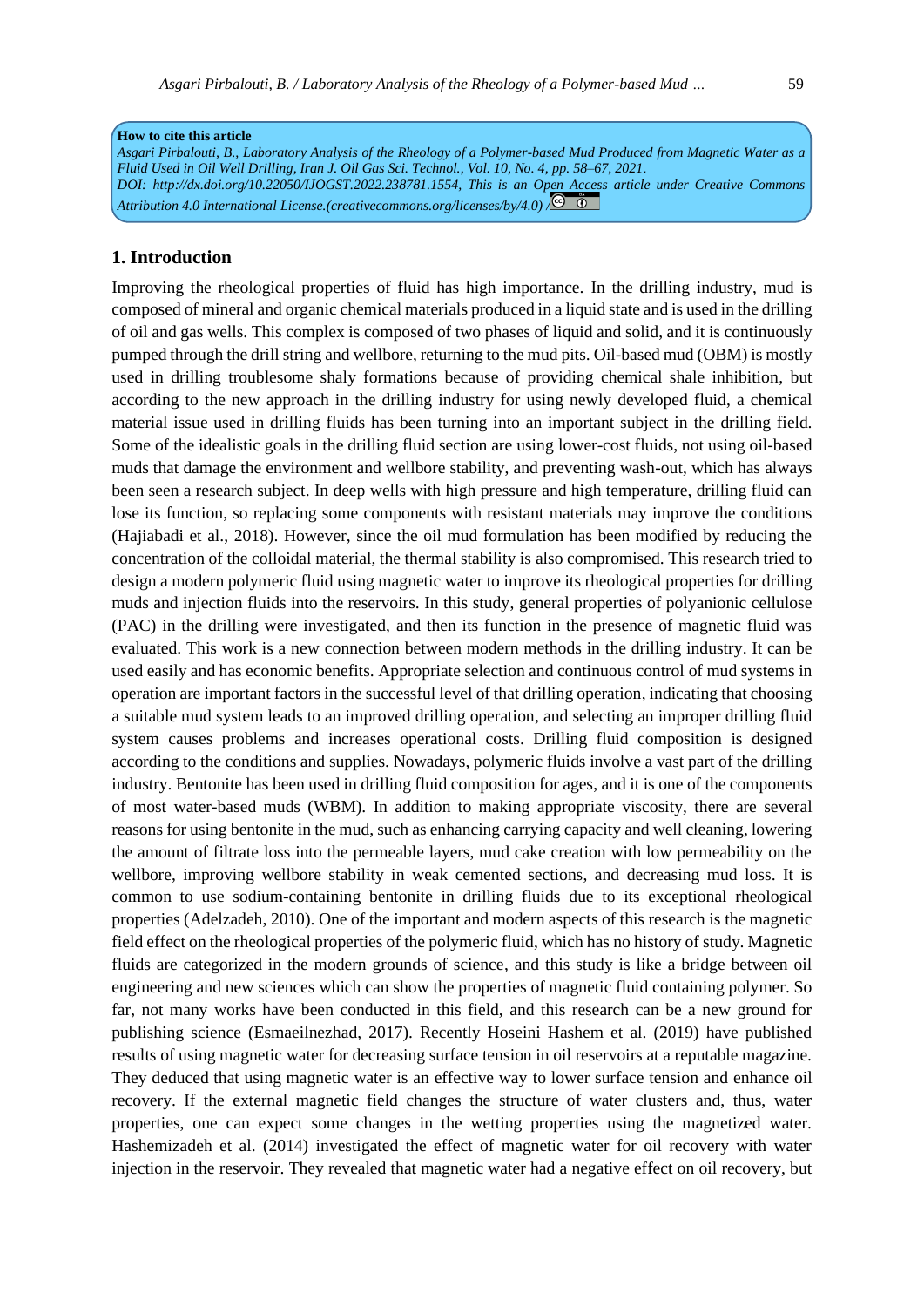they modified the article later and observed that the effect was positive. Hajiabadi et al. (2019) studied the effect of formation damage with magnetic water and showed that it could highly reduce the formation damage. Naemavi (2013) searched for partially hydrolyzed polyacrylamide polymer (PHPA) polymer in oil and gas well drilling fluids. Their results showed that this polymer had shale inhibitive properties when used in water-based muds rather than viscosifier, where polyanionic cellulose (PAC) can be used. Sabaghi et al. (2015) researched the effect of polyacrylamide and nanocomposite of barite (weighting agent)/polyacrylamide as additives on the drilling mud properties. Their results showed that fluid viscosity increased for more polyacrylamide addition, and mud loss decreased. It was also shown that the higher the nanocomposite added, the lower mud cake and fluid loss observed. Salmasi Salimzadeh et al. (2006) studied different common polymers used in drilling industry experiments to detect rheological properties suitable for the geometry of horizontal wells and some other things like shale controlling experiments. In that research, it was shown that xanthan polymer, compared with other polymers, had a higher YP/PV value and favorable mud cake building characteristics, and less formation damage, which is useful in making the turbulent flow to create a medium for drilling cuttings in the horizontal section of the well accompanied by a good carrying capacity of the mud. Hence, xanthan polymer was introduced as an appropriate polymer. Fereydooni et al. (2012) studied the effect of cellulose on the rheological properties of drilling mud. For this purpose, they investigated the effect of PAC on loss curing and mud cake thickness on a mass scale and nanoparticle scale. Their results revealed that nanoparticles produced with the size of 100 nm could have a tremendous effect on mud loss curing and reduction in mud cake thickness compared with that of mass-scale PAC. Nasiri et al. (2012) studied the effects of Polythin and Polydrill, two artificial polymers for improving rheological properties of drilling mud on the water-based mud. They concluded that Polythin polymer caused a reduction in mud rheological properties and ease of pumping mud. They showed that it could also prevent bentonite from settling, and those polymers increased fluid heating stability and maintained mud rheological properties at high temperatures. The present study discusses the effect of magnetic fields on fluid rheology.

## **2. Research methods**

This study analyzed the first rheological performance of bentonite-mud without polymer. Then, the effect of adding PAC polymer or polyamide into the water-based mud with bentonite at different dosages on the rheological properties and viscosity of WBM was investigated. After that, the effect of the magnetic field on the rheological properties of the polymeric mud was examined. It should be noted that iron oxide nanoparticles at a dosage of 4 wt % were added to each mud to make the nanoparticlecontaining fluids. The sample fluid was poured into a cell, and then a specific magnetic field was applied to the fluid by a permanent current coil surrounding the vessel located in the rheometer apparatus; fluid rheology was measured while applying a magnetic field. The vessel is shown in Figure 1. Fluid and their components used for making WBM and OBM are listed in Tables 1 and 2. The magnetic muds made are shown in Figures 2 and 3.

| <b>Component</b> | Weight/volume percent |
|------------------|-----------------------|
| Gasoline         | $400 \text{ cc}$      |
| Limestone        | 12 wt %               |
| Silicon oil      | $100 \text{ cc}$      |
|                  |                       |

**Table 1**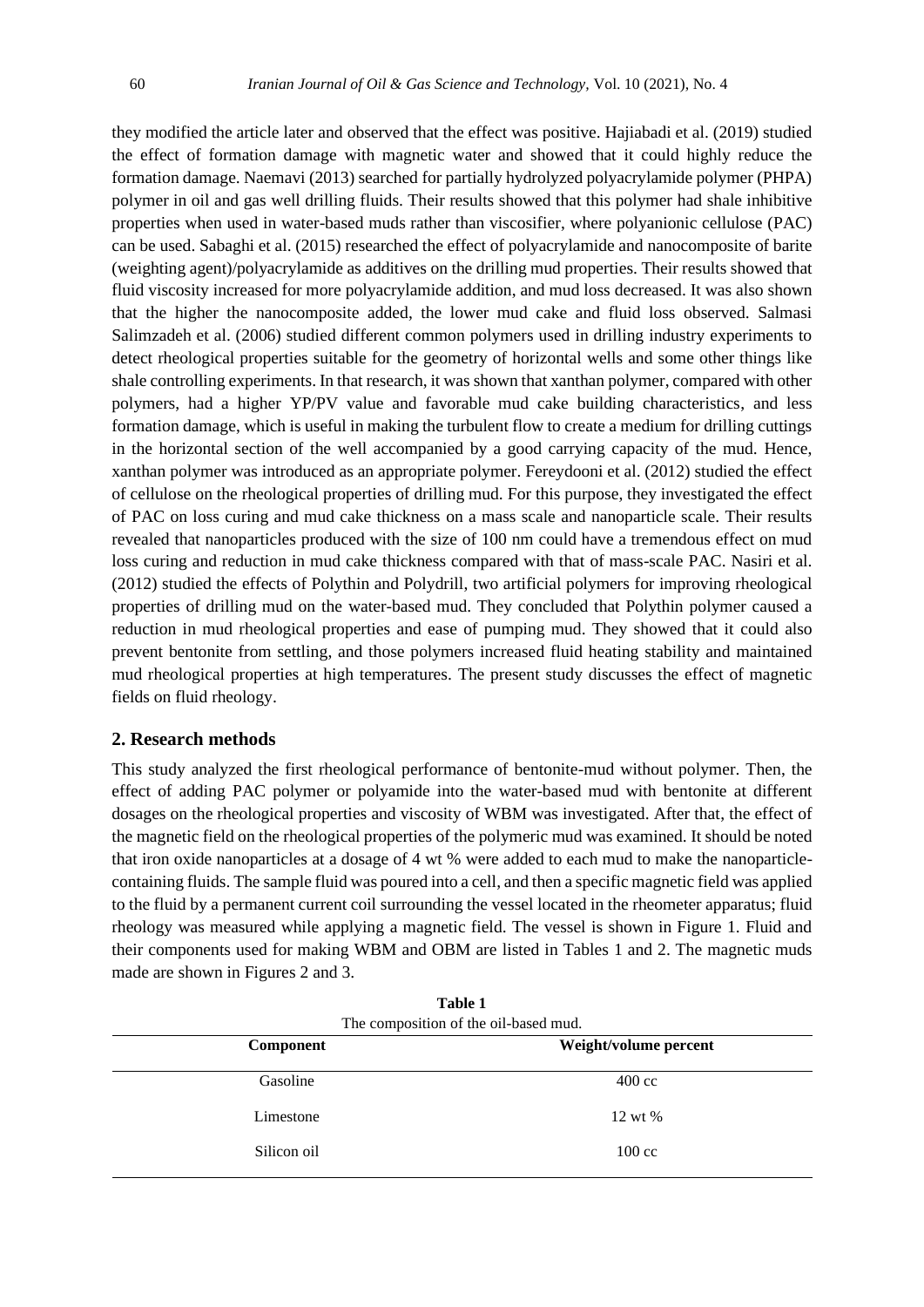| Table 2<br>The composition of water-based mud. |                  |
|------------------------------------------------|------------------|
|                                                |                  |
| Water                                          | $400 \text{ cc}$ |
| Bentonite                                      | 12 wt %          |
| Salt                                           | 2 wt %           |
| <b>PAC</b>                                     | $0.82$ wt %      |



The magnetic system.



## **Figure 2**

The oil-based mud a) before adding iron nanoparticles and b) after adding iron nanoparticles.



**Figure 3** The polymeric fluid containing iron nanoparticles.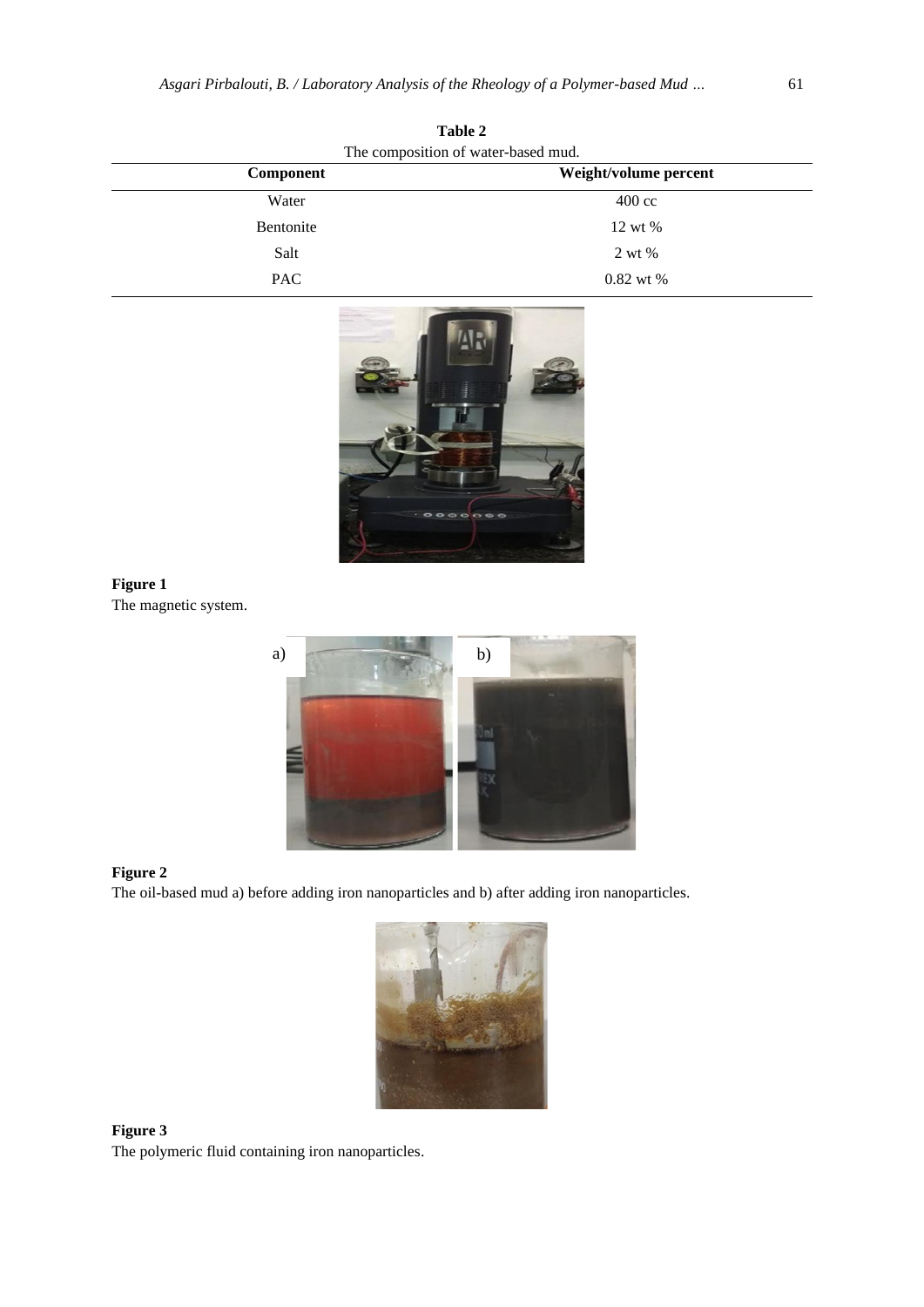## **3. Results and discussion**

#### **3.1. Water-based mud**

In this section, the results of the rheology of WBMs were analyzed. WBM with bentonite and without nanopolymer showed different rheological properties. As shown in Figure 4, mud viscosity decreased with an increasing magnetic field due to the enhancement of the penetration coefficient of water molecules under a magnetic field. A water molecule consists of two hydrogen and oxygen atoms in an H–O–H arrangement. The connection between these two hydrogen atoms to the oxygen atom is like V and with an angle of about 105°. Water molecules are dipole so oxygen has a negative charge and hydrogens have a positive charge. Thus, if some water molecules are placed near each other, an attraction appears between hydrogen from one molecule and oxygen from another molecule, called hydrogen bonding. When a water molecule is under a magnetic field, it directs toward that field because it is dipolar, and then the molecule pattern is stretched. The angle between two hydrogen bonding becomes weaker between close water molecules, and water molecules are practically located in clusters. This structural change reduces surface tension and more penetrance. Therefore, the magnetic field has a negative effect on the water-based mud viscosity. Figure 5 shows the changes of fluid shear stress at the gelation point in the presence of a magnetic field for WBM. Shear stress has an inverse relation with increasing magnetic field as a parabolic trend. In other words, increasing the magnetic field causes a reduction in the mud gelation point. The apparent viscosity of base fluid was 5 cP at a shear stress of 100 1/s, which lowered to below 1 cP under a magnetic field of 0.319 Tesla. Moreover, shear stress at a low shear rate (gelation point) under this field was equal to 1 MPa.



#### **Figure 4**

The variation in the viscosity with increasing the magnetic field.

A few changes appeared in the viscosity with adding nanoparticles into the fluid. Figure 6 shows the rheology and viscosity changes of the WBM containing 4 wt % of iron oxide nanoparticles. As evident, magnetic field amplification has no observable changes on drilling mud viscosity and fluctuates about the base mud viscosity due to the lack of production of magnetorheological fluid. When this fluid is placed under a magnetic field, its particles are magnetized, and intra-forces between them cause the creation of chain structures in the fluid. Iron particles in the WBM settle because of having a high density, so they do not have the ability of chain creation, and there is no change in the fluid rheology.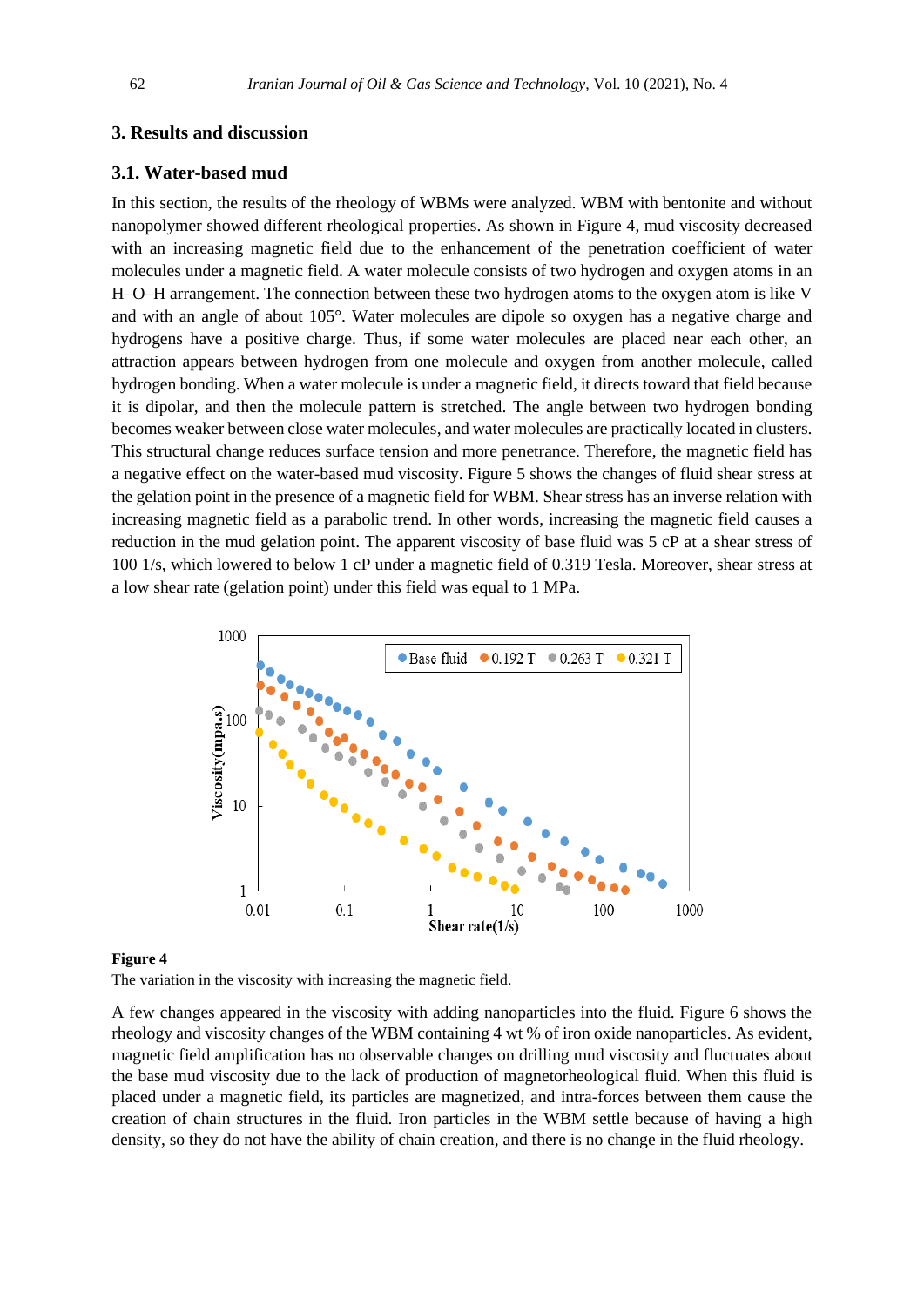

The variation in the shear stress with the magnetic field for the water-based mud.

Figure 7 shows rheology changes containing 0.86 wt % PAC and 4 wt % nano iron oxide. As shown, there is a sharp change in fluid rheology at higher magnetic field strengths because of the lack of magnetic nanoparticles settling in polymer-containing fluid and no creation of nanoparticle chains in the polymer. These chain structures prevent fluid from moving and deforming. The number and strength of these chains increase at a higher magnetic field intensity, so the higher the magnetic field intensity is, the closer the fluid to the solid state is. It transforms to a semi-solid state which is called magnetic saturation. This prevention of the transformation of the fluid can be seen as viscosity changes. As can be seen, the fluid containing nano in the presence of polymer has better rheology controlling. In other words, adding a polymer can strengthen the magnetorheological properties. Figure 8 shows the shear stress changes with the magnetic field for the WBM. The shear stress directly relates to increasing the magnetic field, following an exponential trend. The viscosity of the base mud was equal to 5 cP at a shear stress of 100 1/s, which increased to 1050 cP when a magnetic field of 0.319 Tesla was applied. The viscosity of the WBM containing nano iron oxide and the polymer measured 21 cP. The viscosity and gelation point of the drilling mud reached 852 cP and 150 MPa, respectively, with increasing the magnetic field.



#### **Figure 6**

The variations in the rheology and viscosity of the water-based mud containing 4 wt % nanoparticles.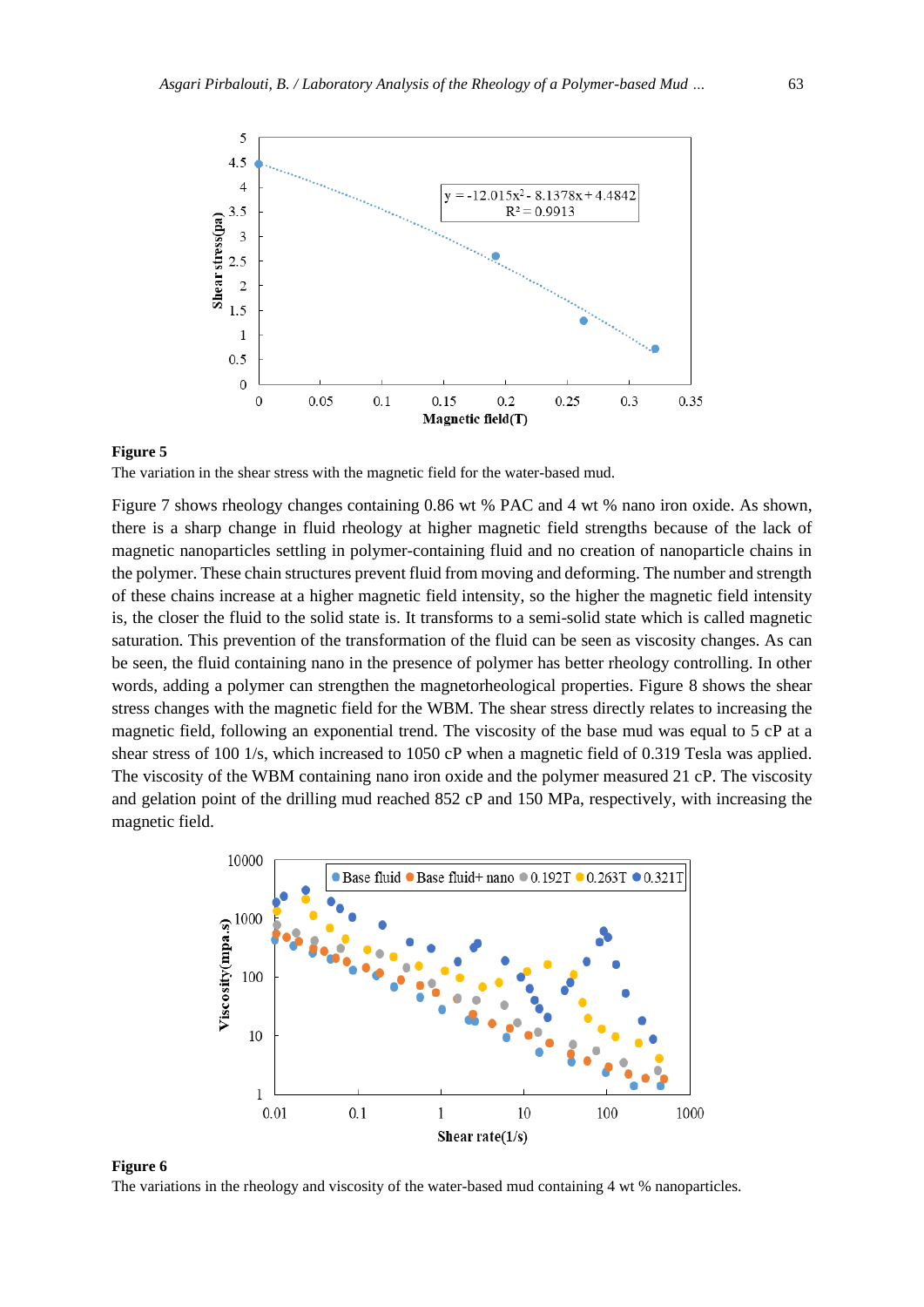

The variation in the rheology of the water-based mud containing PAC polymer with 0.86 and 4 wt % iron oxide nanoparticles.



#### **Figure 8**

The variation in the shear stress of the fluid with the magnetic field for the water-based mud.

## **3.2. Oil-based mud**

Figure 9 shows the variations in the rheology and viscosity of the oil-based mud containing 4 wt % of iron oxide nanoparticles. It was seen that the mud rheology increased at a higher magnetic field intensity, which could be an advantage of the OBM compared to the WBM, which was because magnetized nanoparticles did not precipitate in the OBM, and nanoparticle chains were not formed. These chain structures prevent fluid from flowing and deforming. The number of these chains and their strength increased with raising the magnetic field intensity. Thus, as the magnetic field intensity was increased, the fluid entered a solid state. This fluid transformed to a semi-solid state at a magnetic saturation state. This resistance from flowing can be seen as a viscosity change. The mud containing nanoparticles has reasonable control under the magnetic field. Figures 10 and 11 show the changes of the shear stress and apparent viscosity with the magnetic field. As shown, the shear stress and apparent viscosity directly relate to the magnetic field increasing, following an exponential trend. The apparent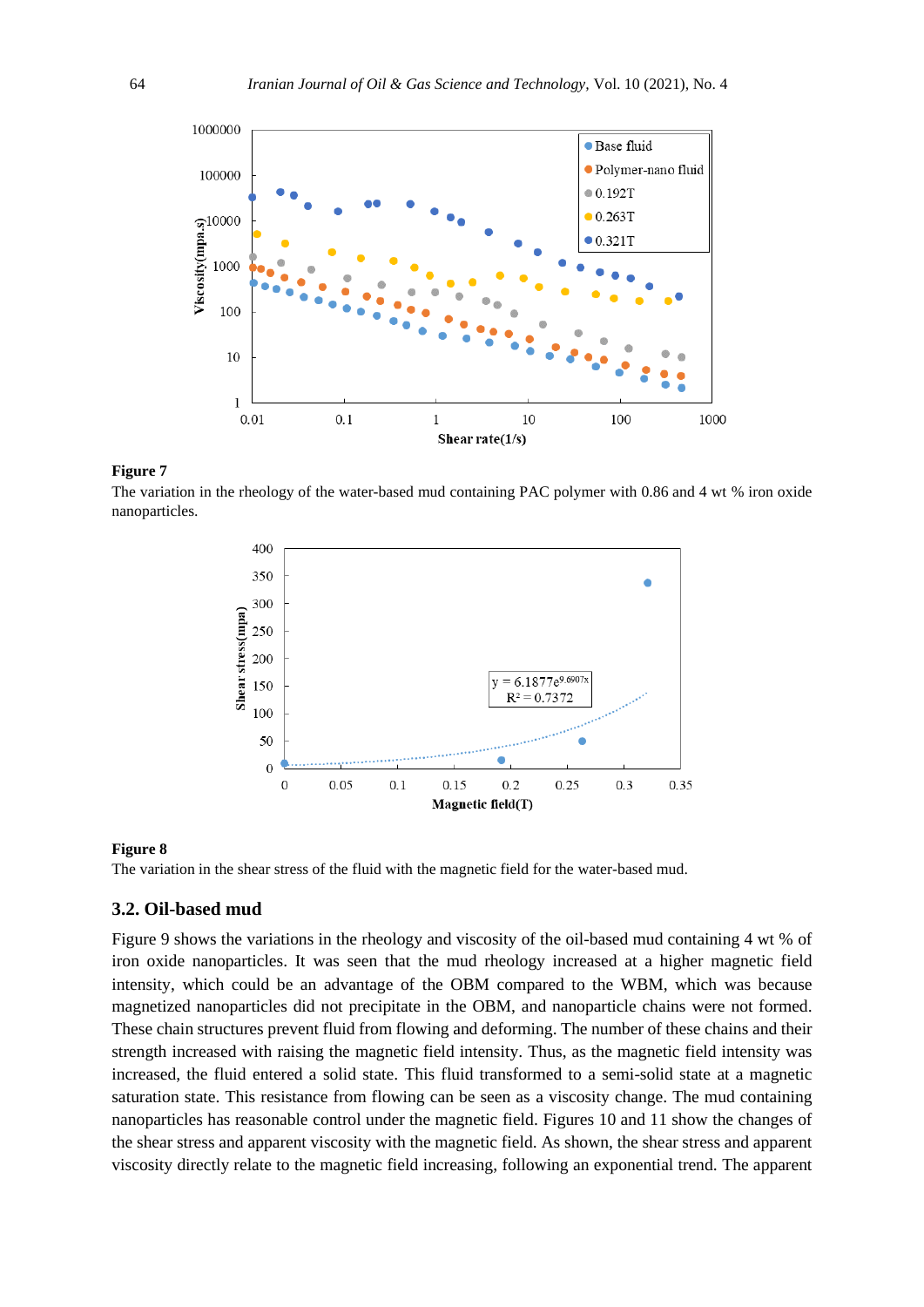viscosity of the base fluid was 5 cP at a shear stress of 100 1/s, and it reached 150 cP under the magnetic field of 0.319 Tesla. The apparent viscosity of the nanofluid changed from 2 to 33 cP. Shear stress under this magnetic field and at a low shear rate (gelation point) was 430 MPa.



**Figure 9**

The variation in the rheology of the oil-based mud with 4 wt % iron oxide nanoparticles.



#### **Figure 10**

The variation in the apparent viscosity of the oil-based mud with the magnetic field.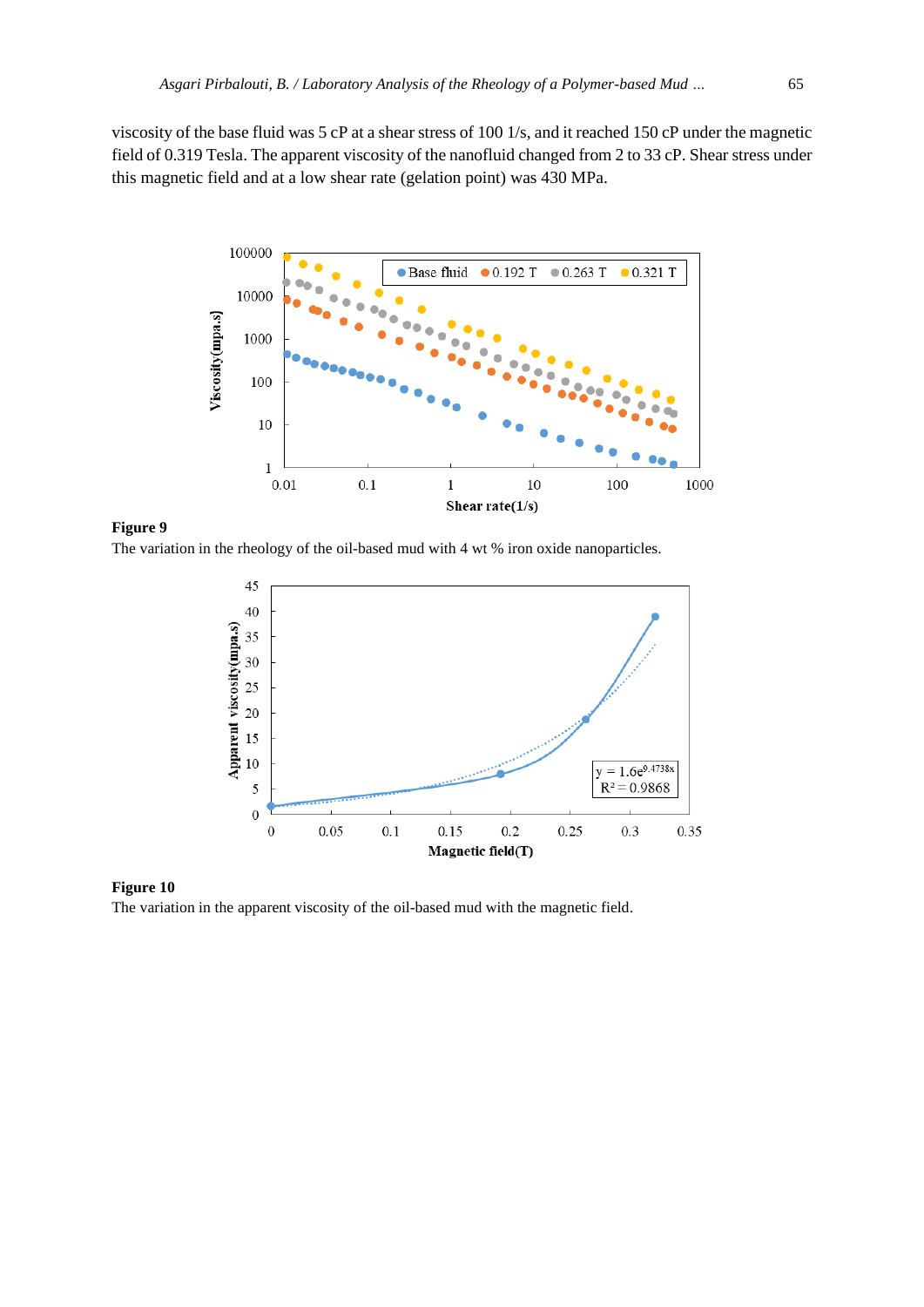

The variation in the shear stress of the oil-based mud with the magnetic field.

#### **4. Conclusions**

In this research, magnetic nanoparticles were investigated in an external magnetic field to control the rheology of drilling mud. The ferromagnetic fluid was made by adding nanoparticles of  $Fe<sub>2</sub>O<sub>3</sub>$  into the silicon oil, and then its rheological properties were investigated under the effect of the magnetic field by adding it to the oil-based mud. An external magnetic field can be applied in the middle of the magnetic drilling string in actual conditions. From the results, the following conclusions can be drawn:

- The magnetic field had no substantial effect on the mud rheology of the water-based mud containing PAC polymer. Since the main component of the WBM is water, increasing the magnetic field decreased the viscosity of the water-based mud;
- The rheology of the water-based mud without nanoparticles was 3 cP. The viscosity and gelation point of the mud were reduced by increasing the magnetic field. The rheology of the base fluid fluctuated by adding 4 wt % iron oxide under a magnetic field of 0.321 Tesla;
- The viscosity of the WBM containing nanoparticles of iron oxide with polymer was 21 cP. The viscosity and gelation point of the drilling mud increased to 852 cP and 150 MPa, respectively, for a higher magnetic field intensity .
- The apparent viscosity of the oil-based mud without nanoparticles was measured at about 2 cP, which increased to 33 cP by adding 4 wt % of  $Fe<sub>2</sub>O<sub>3</sub>$  under an external magnetic field of 0.321 Tesla;
- The variation in the primary shear stress or gelation point of the mud-containing nanoparticles under the magnetic field increased exponentially. Otherwise, it was a parabolic decreasing trend in the absence of nanoparticles.

#### **5. Recommendations**

The following suggestions are presented for future research:

- Investigating the effect of the magnetic field on the rate of oil-based fluid with gas rheology;
- Investigating the effect of the magnetic field on the hydrological water-based fluid rheology in the presence of different polymers.